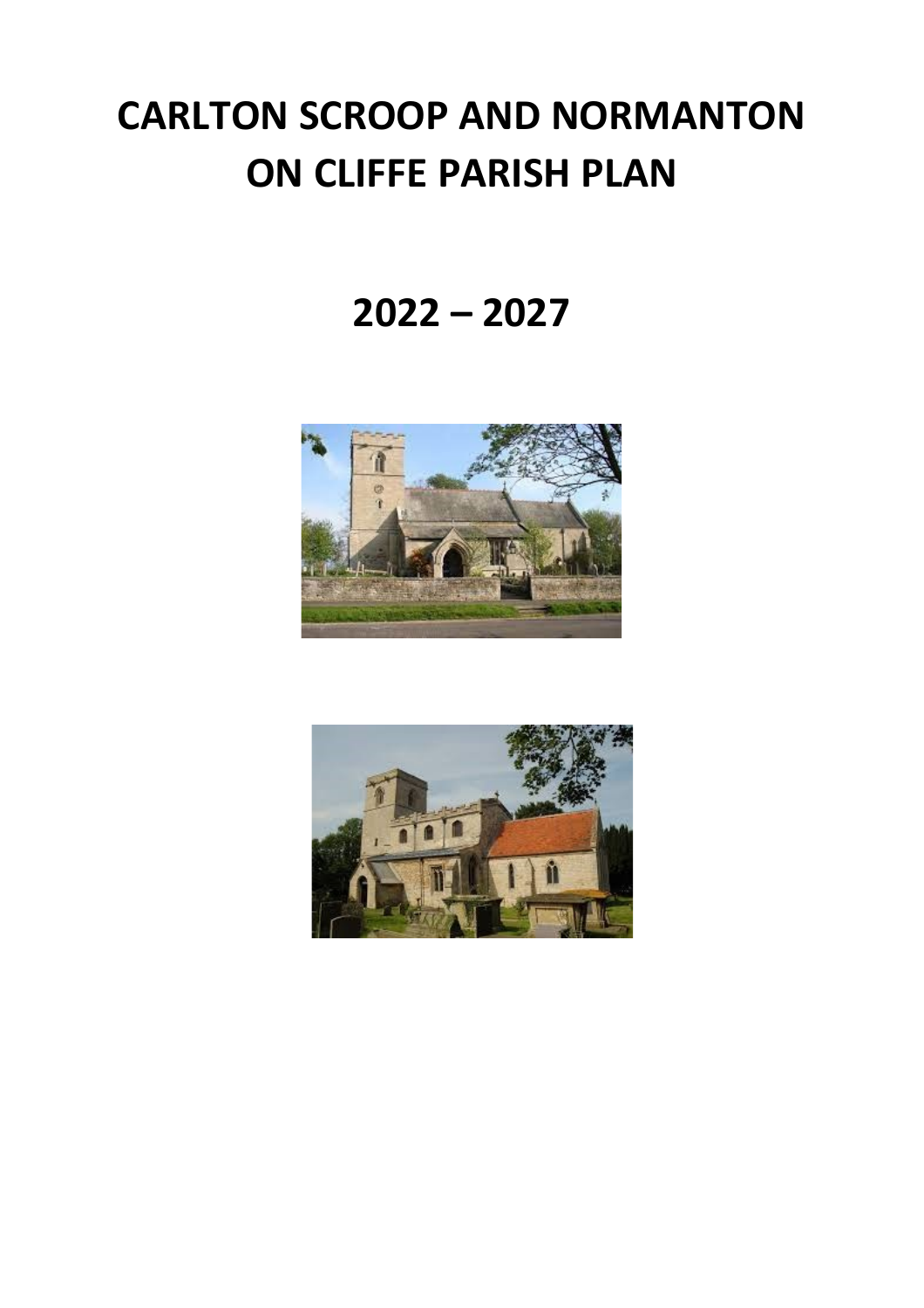### **OVERVIEW**

1. This Parish Plan builds upon previous parish plans and past lessons learned. This Plan is a deliberate forward-looking lean document while historical, general and routine information on the villages is on display on the Parish website. Feedback from a residents' survey in June 2021 forms a valuable source of information for the Plan. [see Parish Council Website [https://carlton-](https://carlton-scroop.parish.lincolnshire.gov.uk/downloads/file/167/survey-review-and-report)

[scroop.parish.lincolnshire.gov.uk/downloads/file/167/survey-review-and-report](https://carlton-scroop.parish.lincolnshire.gov.uk/downloads/file/167/survey-review-and-report) ]

2. The aim of the residents' survey was to obtain views to ensure that the Council had an accurate awareness of the local issues as viewed by residents. It was not possible to identify the exact number of residents living the Parish; however, using electoral roll information it was estimated that there were 250 residents, (Carlton Scroop 160 and Normanton Cliffe 90). Written questionnaires were delivered to all houses. There were 47 replies from Carlton Scroop and 25 from Normanton Cliffe a 29% return. This was viewed as a strong response for such surveys. Both communities have mature populations; Carlton Scroop the more elderly of the villages.

3. All the information gathered assisted planning and decision making. Some items raised were for longer term planning. **A consolidated list points is at Annex A**; some matters were addressed early. In particular:

- Seating bench for Normanton and 2 picnic tables for Jubilee Field Carlton Scroop.
- Further dog-waste bin at the Jubilee Field Carlton Scroop.
- Expand and improve on-line communications. (Of particular note 79% of respondents were in support of on-line communications).

#### **GOING FORWARD**

4. This Parish Plan is for the period 2022 to 2027. The plan will form a baseline to set spending objectives for the in-year budget and inform of and cost, where applicable, longer-term objectives. The plan will be a rolling plan reviewed, updated annually and will reflect 5 years ahead. This is and will continue to be a significant document reflecting the needs of the parish, setting priorities and providing a means for parishioners to monitor the progress of the plan's aims and objectives. Separately the Parish Council will maintain an Action Plan including milestones and supplementary actions required to deliver the objectives.

#### **KEY OBJECTIVES**

5. Communications. At the heart of any successful organisation is good communications. It is important to note that the quickest, cheapest and most effective means to make information available to all parishioners is via the Parish Council website supported by emails or social media platforms. Additionally, parish councils are required to publish information<sup>1</sup> such as notifying of meetings on their websites. There was strong support amongst residents for expanding the use of on- line communications even amongst those stereotyped as elderly and not au fait with such technology.

6. The website will evolve as a go-to tool to find helpful information in respect of the Parish. The website currently has links to a number of key sites such as First Aid and Life Saving Videos, Fix my Street, Call Connect bus service, South Kesteven District Council,

<sup>&</sup>lt;sup>1</sup> Transparency Code For Smaller Authorities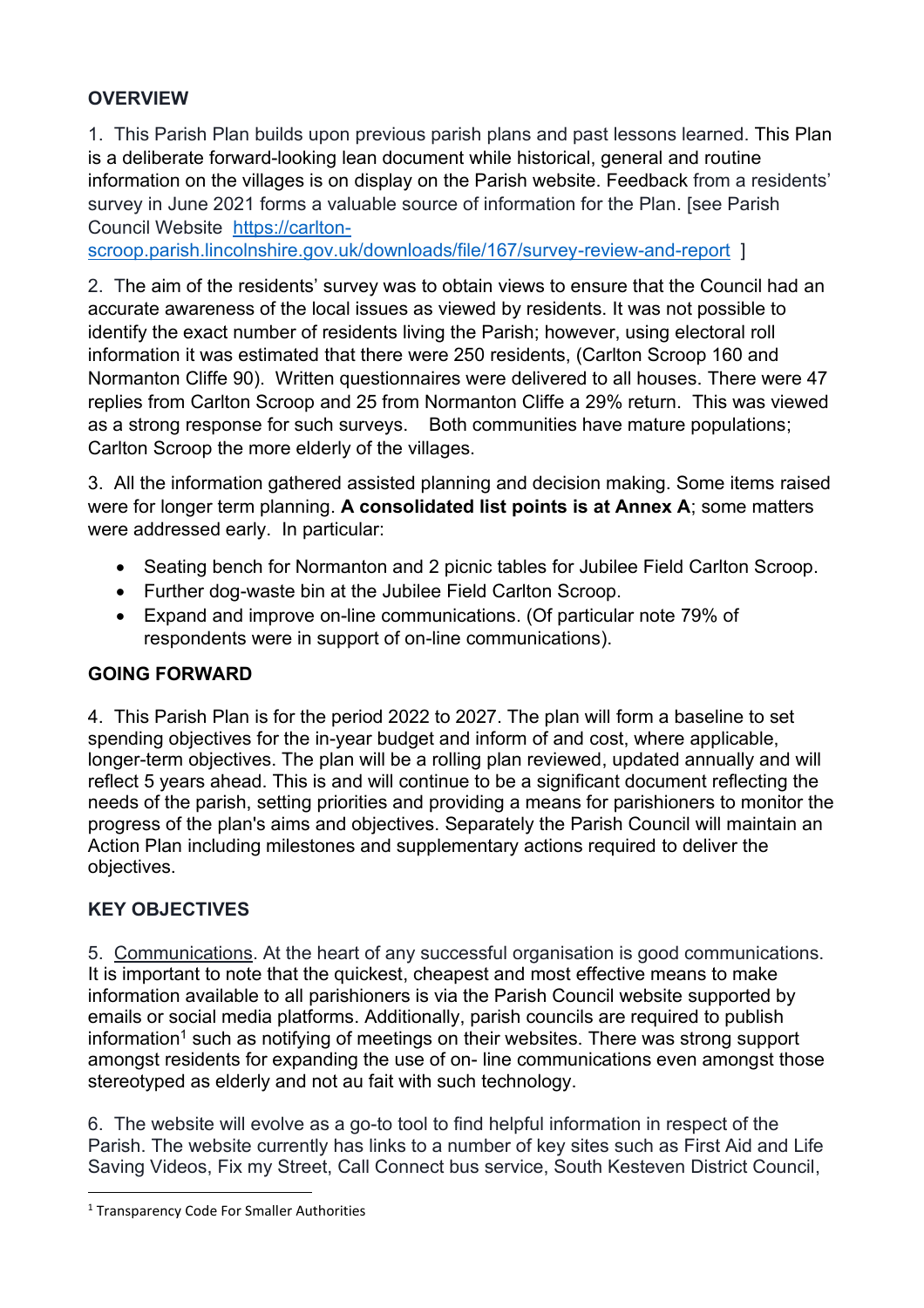Report a Power Cut, Report Fly tipping, Find Your Bin Collection Date and more. No other medium is available 24/7 and can hold and show current and historic information.

7. Volunteers. The Parish Council is small in numbers and is limited by budget and resources. There is an ongoing need for people who are willing and able to volunteer to help with projects around the villages. Please forward your interest to be part of the volunteer team to: [clerkcsnpc@gmail.com](mailto:clerkcsnpc@gmail.com)

8. Moving Forward. Issues commented upon within the recent survey that require attention are included and amplified in Annex A. These include Recreation area Carlton Scroop, Carlton Scroop Cemetery, footpath between Normanton on Cliffe and Carlton Scroop, footpath between Carlton Scroop and Honington, picnic tables, defibrators, plus training, improving the website.

#### **WHERE WILL WE BE IN 5 YEARS.**

9. In 5 years' time a resident in the Parish would drive through both villages observing the 30 MPH speed limit and admiring the well-maintained borders and the large selection of flowers growing by the verges. The Jubilee Field is a well-used and much valued communal area welcomed by parents, grandparents and children. The adults able to relax by benches and picnic tables while watching the children playing in a safe well contained location. The boundaries of the park area secure and surrounded by dense trimmed hedges. Next to the Jubilee Field is the well-presented cemetery bordered by dense trimmed hedges.

10. The 3 defibrillators in place within the Parish are in very good condition and receive frequent checks by a group of volunteers. Additionally, the volunteers and other residents take advantage of regular defibrillator familiarisation and other first aid training; both on line and in the village hall.

11. In the pipeline awaiting action, subject to funding, from Lincolnshire County Council (LCC) are requests to put footpaths in place from Carlton Scroop to Normanton on Cliffe and also from Carlton Scroop to Honington. Additionally, as LCC continues to develop its active travel strategy (i.e. Walking and cycling) the Parish Council further presses its request for cycle routes.

12. Residents have a number of internal support groups in place tapping into Whatsapp, Nextdoor, Neighbourhood Watch and others as well as using information from the Parish Council homepage.

13.Improvement in local broadband infrastructure has taken place and all residents have access to fast reliable broadband.

#### **REVIEW**

14. The Plan will be reviewed and updated no later than March 2023

Parish Council 28 March 2022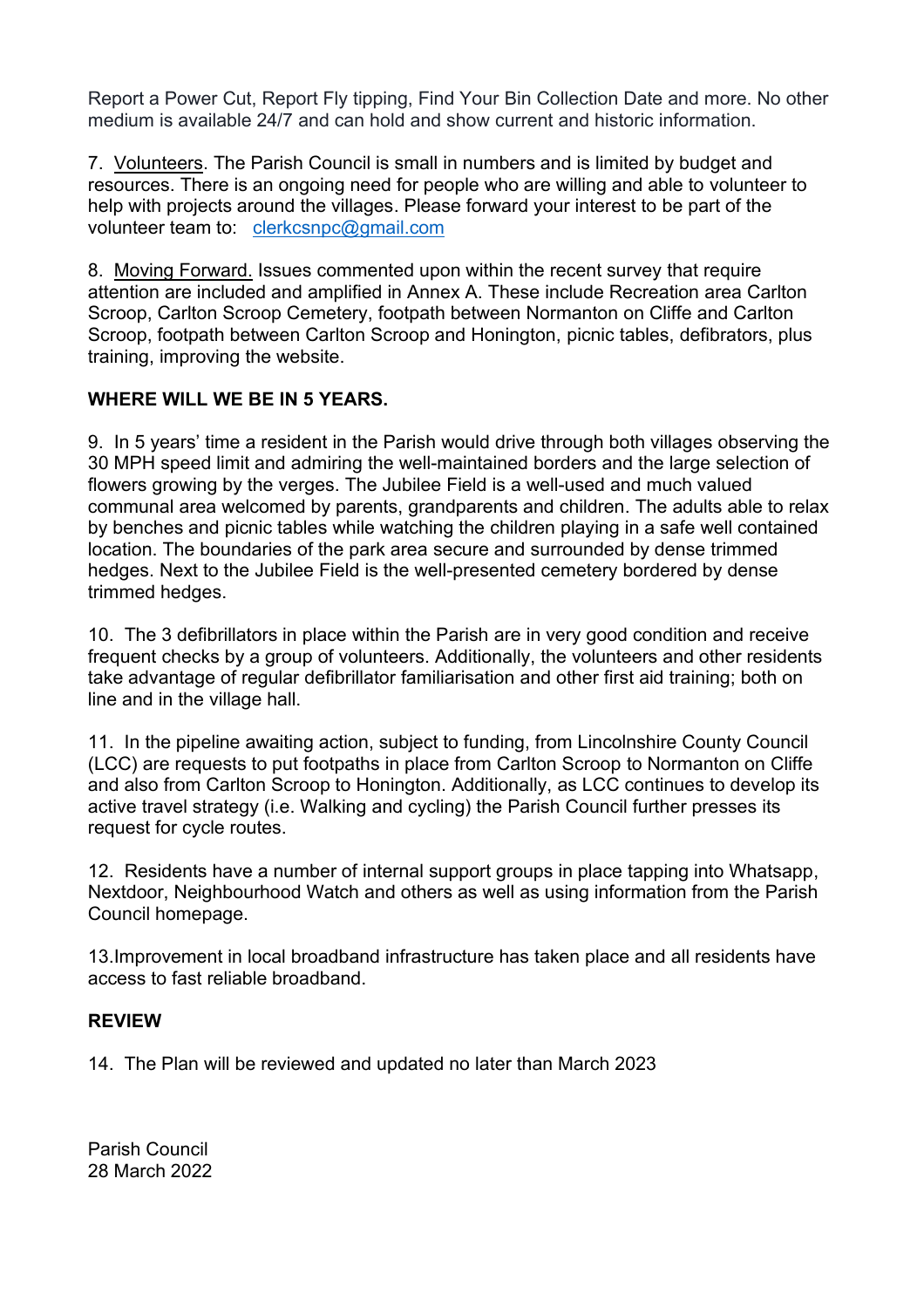#### **PARISH COUNCIL OBJECTIVES**

**Annex A to Parish Plan**

| <b>Ser</b><br>no: | <b>Objective</b>                                                                                 | <b>Council Comment/Action</b>                                                                                                     | <b>Finance</b><br>Cover | 22/23<br>Year <sub>0</sub> | 23/24<br>Year  | 24/25<br>Year            | 25/26<br>Year | 26/27<br>Year  | 27/28<br>Year |
|-------------------|--------------------------------------------------------------------------------------------------|-----------------------------------------------------------------------------------------------------------------------------------|-------------------------|----------------------------|----------------|--------------------------|---------------|----------------|---------------|
|                   |                                                                                                  |                                                                                                                                   | <b>Required</b>         |                            | 1              | $\overline{2}$           | 3             | 4              | 5             |
| a)                | Reduce Speed limit in Carlton<br>Scroop from 40 MPH to 30 MPH                                    | Submit case to District Council and<br>take follow up action as required.                                                         | N/A                     | ÷,                         | $\blacksquare$ |                          |               | $\blacksquare$ |               |
| b)                | Footpath between Carlton Scroop<br>and Normanton on Cliffe.                                      | <b>Report upwards for District Council</b><br>consideration. Then Council to<br>monitor and timely follow up as<br>necessary.     | N/A                     | $\ddot{\phantom{1}}$       | $\blacksquare$ | $\overline{\phantom{a}}$ |               | $\blacksquare$ |               |
| $\mathbf{c})$     | Footpath to join Carlton Scroop to<br>Honington (this would join onto<br>footpaths to Grantham). | <b>Report upwards for District Council</b><br>consideration. Then Council to<br>monitor and timely follow up as<br>necessary.     | N/A                     | $\ddot{\phantom{1}}$       | $\blacksquare$ |                          |               | --             | --            |
| $\mathsf{d}$ )    | Introduce Cycle Paths                                                                            | <b>Report upwards for District Council</b><br>consideration. Then Council to<br>monitor and timely follow up as<br>necessary.     | N/A                     | $\ddot{\phantom{1}}$       | $\blacksquare$ |                          |               | $\blacksquare$ |               |
| e)                | Maintain a tidy litter free village.                                                             | Fund litter collectors.<br>Seek community grant to fund and<br>also promote self-help with " keep<br>our Parish tidy" volunteers. | Yes                     | Yes                        | Yes            | Yes                      | Yes           | Yes            | Yes           |
| f)                | Maintain verges and greens<br>throughout villages.                                               | Employ contractor and also accept<br>assistance from local volunteer/s.                                                           | Yes                     | Yes                        | Yes            | Yes                      | Yes           | Yes            | Yes           |
| g)                | Plant more flowers/ bulbs planted<br>around verges.                                              | Fund number of bulbs each year.<br>Volunteers to help with planting                                                               | Yes                     | Yes                        | Yes            | Yes                      | Yes           | Yes            | Yes           |